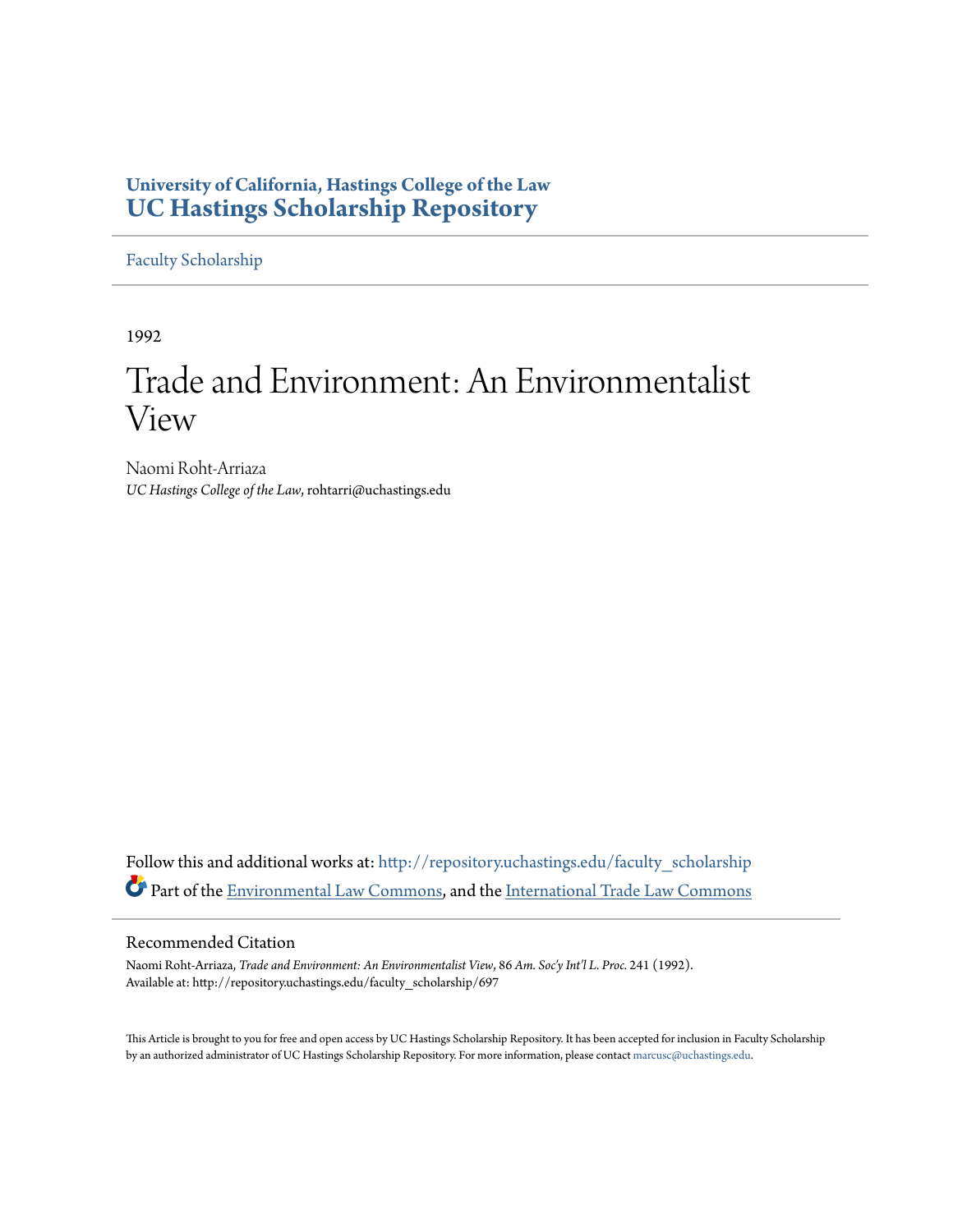

## **Faculty Publications UC Hastings College of the Law Library**

| Author:   | Naomi Roht-Arriaza                                |
|-----------|---------------------------------------------------|
| Source:   | American Society of International Law Proceedings |
| Citation: | 86 Am. Soc'y Int'l L. Proc. 241 (1992).           |
| Title:    | Trade and Environment: An Environmentalist View   |

Originally published in AMERICAN SOCIETY OF INTERNATIONAL LAW PROCEEDINGS. This article is reprinted with permission from AMERICAN SOCIETY OF INTERNATIONAL LAW PROCEEDINGS and American Society of International Law .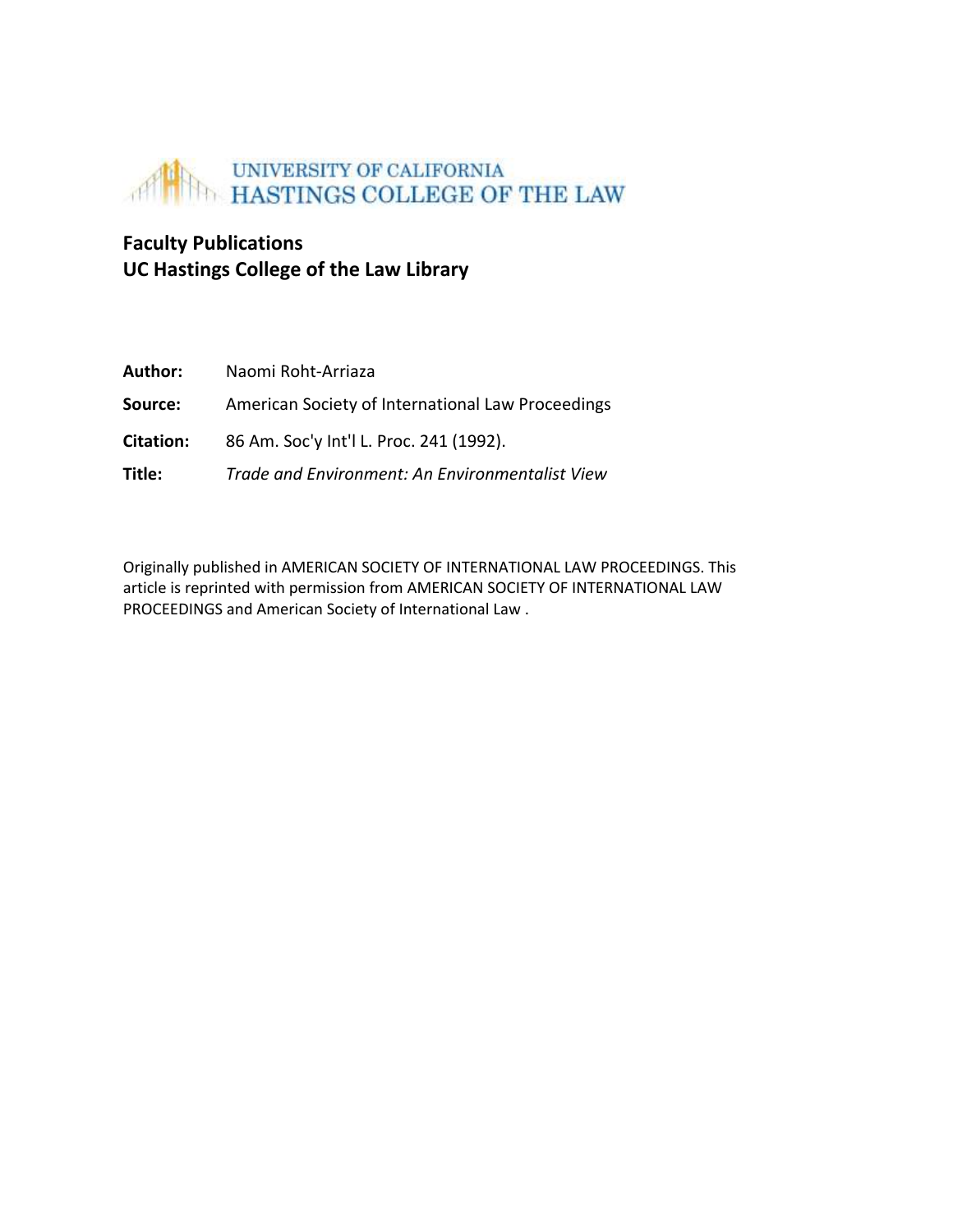University of California at Berkeley, and a member of the Board of Governors at Greenpeace.

#### TRADE AND ENVIRONMENT: AN ENVIRONMENTALIST VIEW

#### By Naomi Roht-Arriaza\*

On the eve of the largest world conference on the environment, lawyers and policy makers are beginning to focus on the links between trade and environment. I have been asked to present an environmentalist view of how current rules of international trade affect the environment and what changes are needed to make them more compatible with ecologically sound development. I will focus on a few main areas of contention, using both GATT and regional trade agreements in North America and Europe to illustrate, and then will propose some general principles that should underlie an environmentally sound trade regime.

#### Areas of Conflict between Trade Rules and Environment

(1) Export restrictions on natural resources. GATT rules prohibit quantitative export restrictions, making it more difficult for nations to control their own rates of resource extraction. For example, Indonesia, the Philippines and states in the U.S. Pacific Northwest have implemented log export bans to conserve forest resources while easing local employment concerns by stimulating domestic processing industries. These export restrictions have been challenged by Japan and the European Community. While such export bans will conserve resources only if combined with overall limits on logging, even a well-designed conservation strategy will be GATT-illegal if it includes quantitative restrictions on exporters.

Deregulation and support for trade in energy is a major component of the U.S.-Canada Free Trade Agreement. Under the agreement, energy exporters must be free to export with few regulatory controls.<sup>1</sup> The result has been development of megaprojects in natural gas and electricity designed to export resources quickly and cheaply. Increased cheap nonrenewable energy supplies can only undermine attempts at energy conservation and at slowing global warming.<sup>2</sup>

(2) Import restrictions, production processes and extraterritoriality. GATT prohibits quantitative restriction on imports, including bans and quotas. Yet from an environmentalist's viewpoint, import bans have been useful in species conservation efforts, from whales to dolphins to turtles and fur seals. Limits on the hazardous waste trade would be impossible without import bans. There are proposals to implement import restrictions on nonsustainably produced tropical timber. These measures do not directly impose policies on the exporting state; they merely express consumers' desires not to participate in a market in destructive goods or goods made with destructive processes, or supplement otherwise watered-down or nonexistent provisions of international treaties. The GATT, both through its Secretariat and through a recent dispute panel decision,<sup>3</sup> objects to these restric-

<sup>\*</sup>Riesenfeld Fellow in International Law (1991-1992), Boalt Hall School of Law, University of California at Berkelev: Hastings College of the Law, University of California (San Francisco).

<sup>&</sup>lt;sup>1</sup>See Chapter 9, U.S.-Canada Free Trade Agreement, 2 BDIEL 359, especially Art. 904, 905.

<sup>&</sup>lt;sup>2</sup>The McKenzie Delta natural gas project, for instance, will export 90 percent of the area's reserves within twenty years. For a full description of these projects and their environmental impact, see Stephen Shrybman, Trading Away the Environment, 9 WORLD POL'Y. J. 93, 97-99 (1992).

<sup>&</sup>lt;sup>3</sup>United States—Restrictions on Imports of Tuna, Report of the GATT Panel, August 16, 1991.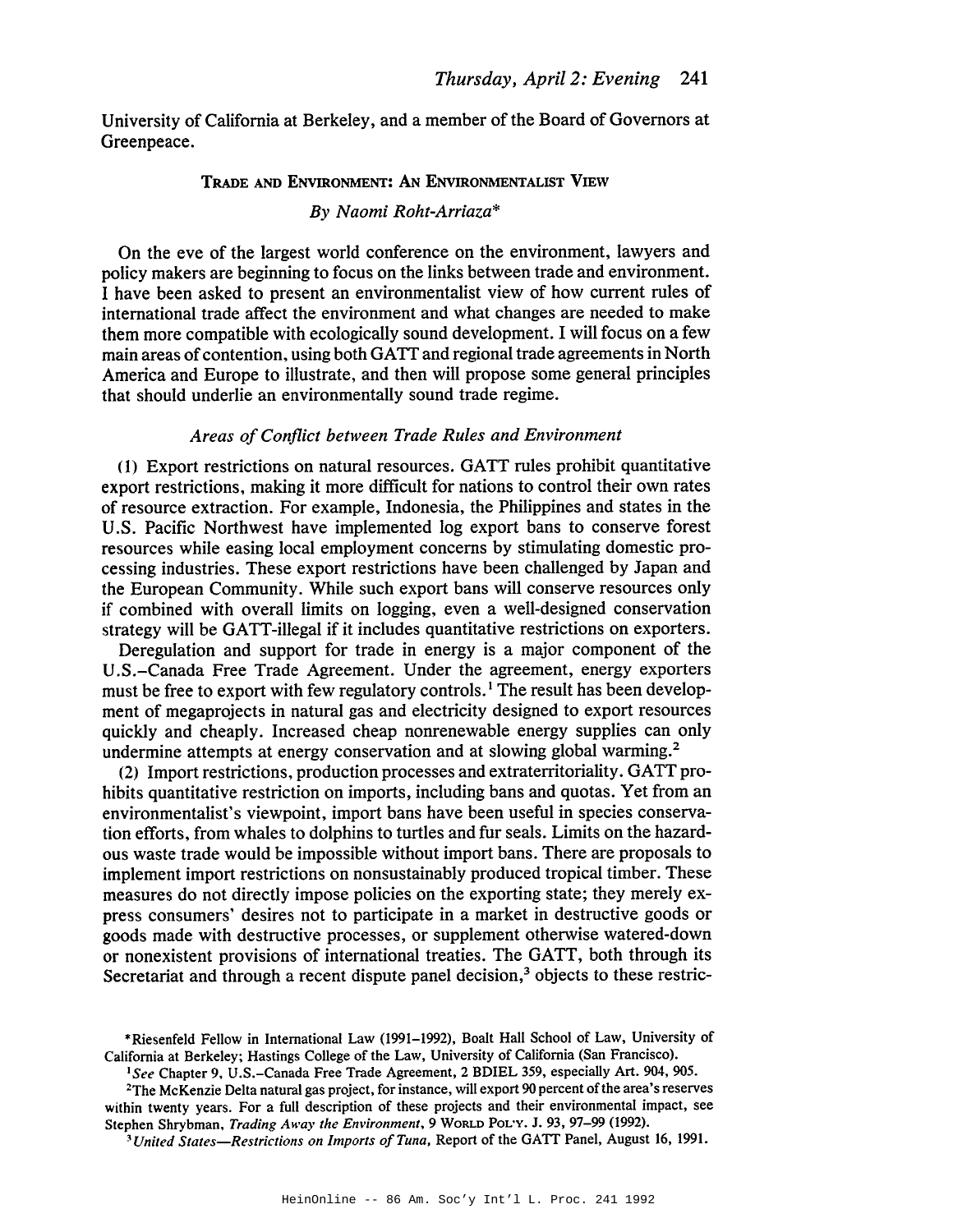#### 242 ASIL Proceedings, 1992

tions because they entail quantitative restrictions on imports and because they attempt to affect the environment outside the regulating state's jurisdiction.

The definition of a given problem as "extraterritorial" seems less useful with each passing day, as we discover that environmental problems previously thought merely local have unforeseen spillover effects: deforestation or dam construction leads to a loss of global biodiversity; polluted local water runoff leads to ocean pollution; ozone depletion, global warming, and acid rain stem from local activities. While states retain sovereignty over their own resources, they are also responsible for ensuring that actions taken within their territory do not harm the environment of other states,<sup>4</sup> and states have the right to legislate and adjudicate about actions taken outside their territory that cause substantial effects within their territory.<sup>5</sup> Thus a country's domestic laws and practices may be of legitimate concern to other countries if they affect global resources.

There is little doubt that import bans on certain products, if they equally affect domestic production, are permitted under GATT. However, restrictions are placed on some products because of the way they are produced. Examples include tuna caught "on dolphin," wood cut from primary or old-growth forests, shrimp caught with unnecessarily high turtle kills, fish caught using drift nets or goods made using chlorofluorocarbons (CFCs) as solvents. As currently interpreted. GATT rules distinguish products only on the basis of end uses, not production processes.<sup>6</sup> But without differentiation of products by how they are produced as well as by end use, it is impossible to provide incentives to clean and environmentally sensitive extraction or production processes. And, as we are increasingly recognizing, the most viable approach to avoiding environmental degradation is precisely a shift to emphasizing changes in production methods rather than afterthe-fact palliatives.

There are undoubtedly difficult policy issues involved in the choice to restrict imports. For example, charges of protectionism have more credence where domestic producers may engage in the prohibited practice. This is the problem, for instance, with the "comparability" provisions of the MMPA at issue in the tunadolphin GATT decision.<sup>7</sup> Policy makers also need to contend with the possibility of simply shifting demand to other countries, the effect of depressing prices, and a host of other considerations. But so long as multilateral solutions either are not feasible or include only watered-down substantive and enforcement provisions, import restrictions will remain one of the few viable tools for worldwide conservation.

(3) Domestic regulations as nontariff barriers to trade (NTBs): Under GATT rules and case law, *prima facie* nondiscriminatory environmental, health and safety measures are nonetheless suspect as nontariff barriers to imports or as protectionist measures. For example, industry has challenged as violations of the

<sup>4</sup>Stockholm Declaration on the Human Environment, Principle 21, UN Doc. A/Conf.48/14 (1972), reprinted in 11 ILM 1416, 1420 (1972).

<sup>5</sup>See MARK JANIS, AN INTRODUCTION TO INTERNATIONAL LAW 245-47 (1988).

<sup>6</sup>See panel decision on tuna, *supra* note 3. The panel found that the Marine Mammal Protection Act (MMPA) provisions at issue could not be considered internal regulations because they made no difference to the sale of tuna as a product, only to how it was produced. Thus, the provisions were a quantitative restriction on imports and would be allowed only if they came within an exception to GATT.

<sup>7</sup>See United States—Restrictions on Tuna Imports, GATT, August 16, 1991. Mexico challenged provisions of the U.S. Marine Mammal Protection Act permitting the U.S. tuna fleet to kill up to 20,500 dolphins per year in the Eastern Tropical Pacific, while requiring foreign fleets to kill not more than 1.25 times the average U.S. kill rate per "set" on dolphins.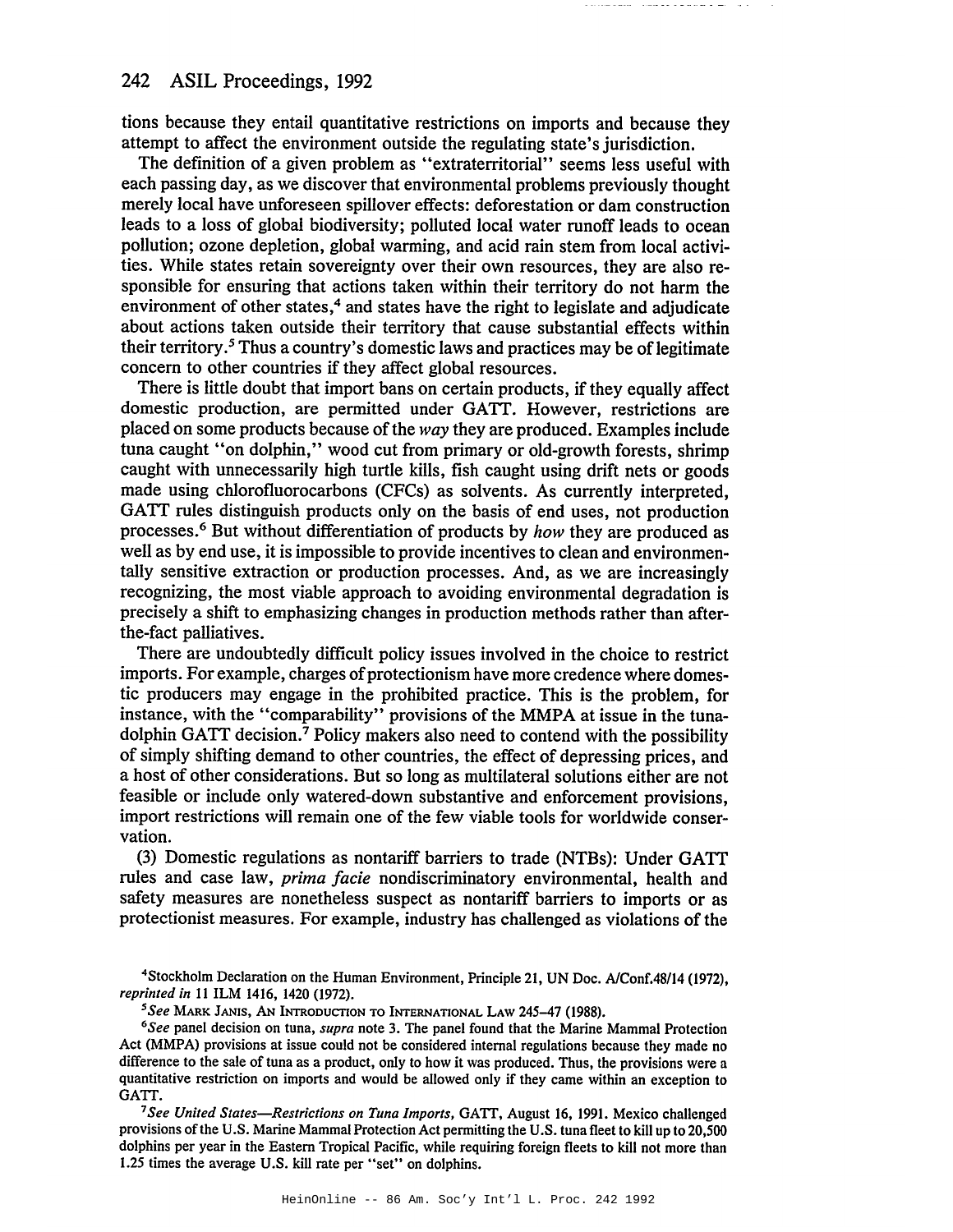U.S.-Canada Free Trade Agreement (FTA) Canadian regulations to reduce emissions at lead copper and zinc smelters and U.S. rules favoring newsprint recycling and phasing out asbestos.<sup>8</sup>

The few GATT dispute resolution panel decisions bearing on environmental or health matters show how difficult it is for a set of rules based exclusively on encouraging free movement of goods to distinguish narrow protectionism from legitimate protection. Article XX of GATT allows exceptions to trade rules for regulations concerning human or animal health, or for conservation of exhaustible natural resources.<sup>9</sup> The fundamental problem with Article XX is that it is framed as an exception to the general rules of the agreement, and as such, is to be narrowly construed.<sup>10</sup> By putting the burden of proof on the party defending its regulations rather than on the challenger, trade is given an ill-deserved primacy over the preservation of the world's environment.

And the burden of proof is an impossibly heavy one. Under Article XX(b)—measures necessary to protect human, animal or plant life or health— "necessary" has been defined as having no reasonable alternatives.<sup>11</sup> Article XX(g), which permits measures to conserve exhaustible natural resources, has, as interpreted, similarly strict requirements. A measure must be "primarily aimed at conservation," an apparently unobjectionable requirement that has been narrowly interpreted to mean both that no alternatives exist, and that the measure was adopted *only* for conservation purposes. Such requirements impose an impossible

\*See Stephen Shrybman, Selling the Environment Short: An Environmental Assessment of the First Two years of Free Trade between Canada and the United States, Canadian Environmental Law Association, November 1990. The challenge to The U.S. Environmental Protection Agency's asbestos regulations was eventually decided without reference to their GATT-compatibility. See Corrosion Proof Fittings, et al. v. EPA, No. 89-4596, 947 F.2d 1201 (5th Cir. 1991).

<sup>9</sup>The relevant provisions of Article XX read:

Subject to the requirement that such measures are not applied in a manner which would constitute a means of arbitrary or unjustifiable discrimination between countries where the same conditions prevail, or a disguised restriction on international trade, nothing in this Agreement shall be construed to prevent the adoption or enforcement by any contracting party of measures:

(b) necessary to protect human, animal or plant life or health;

 $\ldots$  .

 $\ldots$  .

(g) relating to the conservation of exhaustible natural resources if such measures are made effective in conjunction with restrictions on domestic production or consumption.

<sup>10</sup>Canada-Measures Affecting Exports of Unprocessed Herring and Salmon, BISD 35S/98, 114 (1989) (analyzing Article XX(g)).

<sup>11</sup> Thailand—Restrictions on Importation of and Internal Taxes on Cigarettes, BISD 37S/200 (1990). The panel used this narrow interpretation of Article XX(b) to find against a Thai ban on foreign cigarette imports. The Thais had argued that even though they allowed the sale of domestic cigarettes through a government monopoly, they carefully controlled the amounts and types sold as part of a program to reduce smoking; that U.S. cigarettes were more aggressively marketed toward new smokers; and that they contained additives that encouraged new smokers. The panel rejected these arguments because it found that alternative antismoking strategies existed. Yet the strategies it proposed—ingredient disclosure labels on packages and limits on advertising—were either not as effective as a ban or were already being implemented. (¶174-81.)

In the recent panel decision on tuna and dolphins, the panel upheld a Mexican challenge to portions of the U.S. Marine Mammal Protection Act, 16 USC §1371(a)(2)(1990) imposing a ban on tuna imports if harvested in a manner resulting in excessive dolphin mortality. Interpreting Article XX(b), the panel required the regulating party to show it has exhausted all other options reasonably available. Multilateral options were considered an alternative, not a complement to national laws. Furthermore, the panel went on to consider the validity of the MMPA provisions as public policy, finding they were not "necessary" because they were based on "unpredictable conditions" (¶5.28). Whether or not one agrees as a policy matter, surely there is no legal basis for such an interpretation.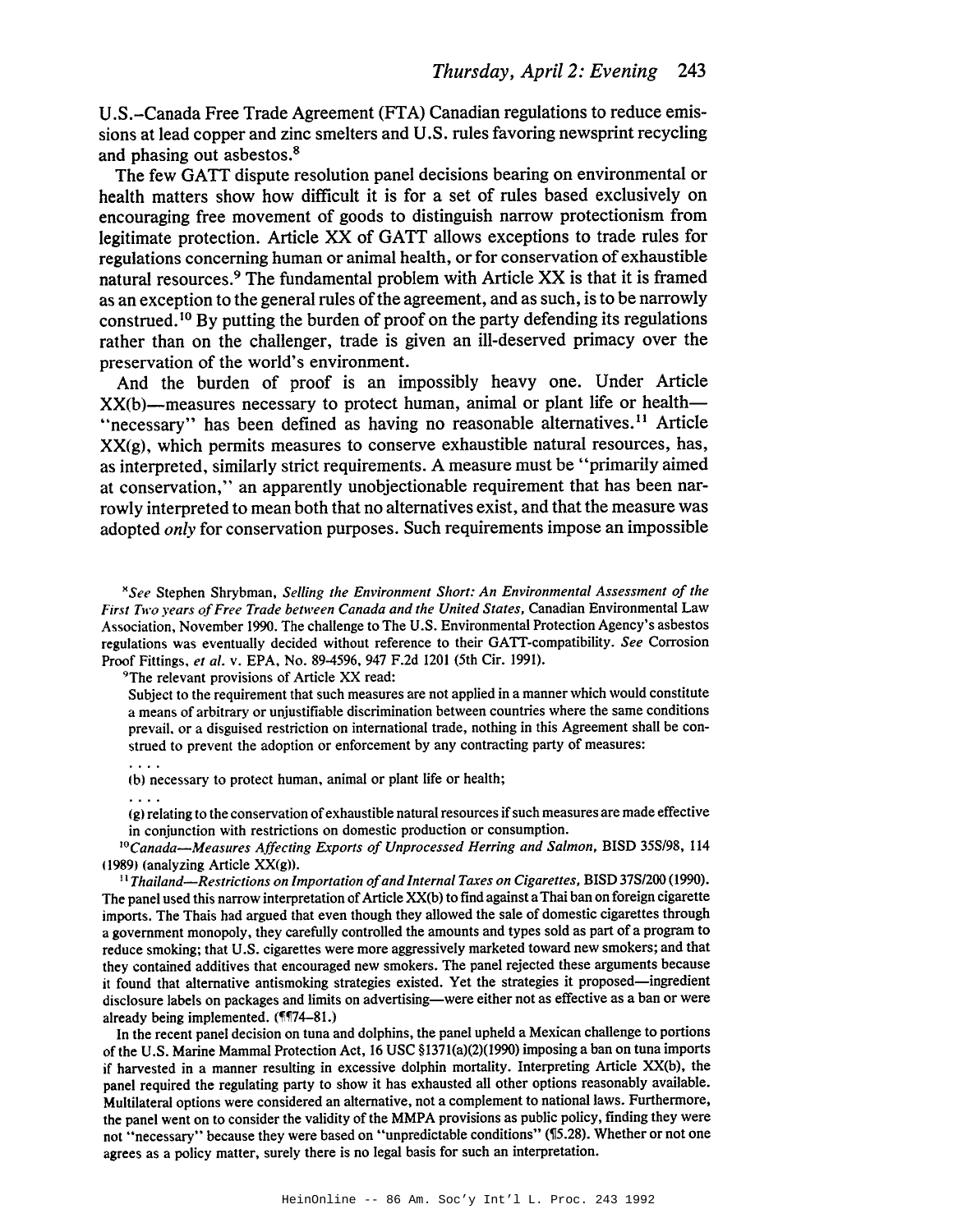burden<sup>12</sup> on a regulating state. Like strict scrutiny in U.S. constitutional law, they will almost always be "fatal in fact."

It is true that health or environmental regulations can be used to keep out goods only from certain countries or to protect domestic interests. However, the party challenging the regulation in these cases should be able to prove that it arbitrarily discriminates or was designed for protectionist purposes. Incidental effects on trade should not be enough to overcome a presumption of validity.

(4) Harmonization: A special case of environmental or health regulations being treated as nontariff barriers is the area of sanitary and phytosanitary standards (SPS), which covers food and drug additives, pesticide residues and the like. Efforts to harmonize national standards to an internationally set level, codified in the Draft Final Agreement of the Uruguay Round, may well result in reduced protection for consumers. Under the proposed Draft, standards set by a UN Food and Agriculture Organization (FAO)-related body called the Codex Alimentarius must be used if they exist; current Codex standards are lower than those of the U.S. or European countries in several areas. A state wishing to apply more stringent rules has the burden of justifying them. It must show a scientific justification, or that it has applied specified risk assessment procedures. But "scientific justification" can imply a technical certainty often impossible to obtain and counter to the precautionary principle. Moreover, the risk assessment provisions require consideration of economic factors, effectively precluding health-based standards.<sup>13</sup> These harmonization rules will result in a least-common-denominator approach to environmental, health and consumer protection laws, as states (and sub-federal units) lose the ability to experiment with stricter standards and are reduced to advancing in lockstep.

(5) Cost internalization, competitiveness and eco-dumping. Environmentalists dispute the view reflected in current trade rules that differences in environmental regulation should be treated as one more factor of comparative advantage, and should not be compensated for. It will be possible for producers to undertake the short-term costs of moving to more ecologically sound production methods only if they are not undercut by others *not* forced to internalize environmental costs. Thus, environmentalists have proposed imposing a duty on goods where the price does not reflect the environmental costs of production: so-called "eco-dumping." Or to put it slightly differently, the lack of environmental regulation is a subsidy; a countervailing duty should be imposed to offset it. This would bring the trade system in line with the "polluter pays principle" (PPP) developed by the Organization for Economic Co-operation and Development (OECD).<sup>14</sup>

Proposals to move toward ensuring proper incentives to environmentally benign production are long term: they require determining an international floor of envi-

<sup>14</sup>OECD, GUIDING PRINCIPLES CONCERNING INTERNATIONAL ECONOMIC ASPECTS OF ENVIRONMEN-TAL POLICIES, Recommendation c(72)128, adopted May 26, 1972, reprinted in 11 ILM 1172 (1972). The PPP "means that the polluter should bear the expenses of carrying out the . . . measures decided by public authorities to ensure that the environment is in an acceptable state. In other words, the cost of these measures should be reflected in the cost of goods and services which cause pollution in production and/or consumption."

<sup>&</sup>lt;sup>12</sup>Supra note 10; see also Canada's Landing Requirement for Pacific Coast Salmon and Herring, Final Report of the FTA Panel, October 16, 1989, ¶¶7.02-7.08.

<sup>&</sup>lt;sup>13</sup> For example, the Delaney Clause of the U.S. Food and Drug Act or Canada's pesticide regulations are both health-based. Under the U.S.-Canada Free Trade Agreement, Canada has agreed to work toward "equivalence" with the U.S. regulatory approach. See Stephen Shrybman, *supra* note 2, at 93, 105.